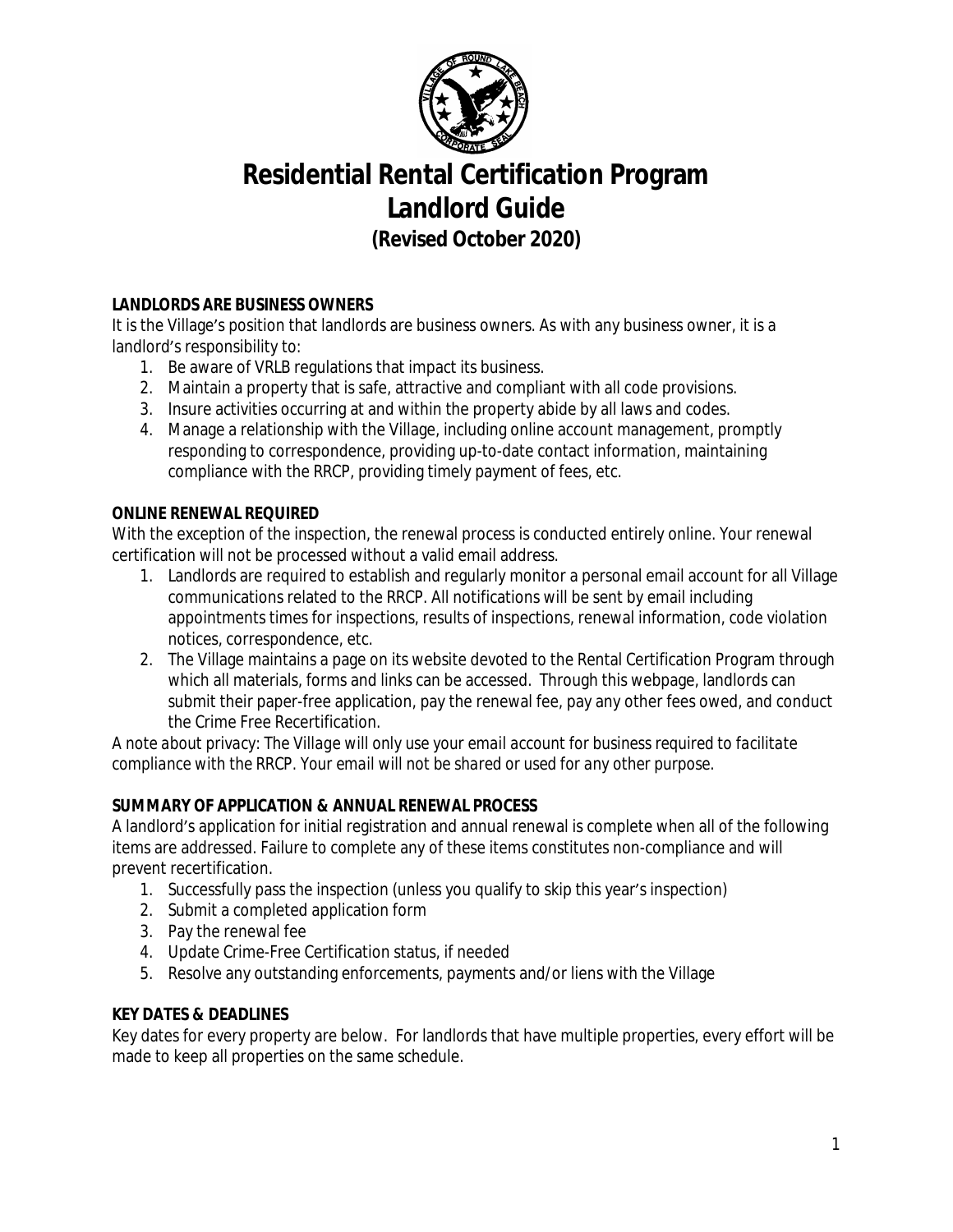- Initial Renewal Notice & Instructions: Around October 9, every landlord will receive a personalized notice that includes your date & time for inspection(s), renewal fee, Crime-Free Certification status, and overall instructions to complete the certification process.
- Property Inspections: Your initial property inspection(s) will occur between November 1 and February 28. If the property fails the initial inspection, a re-inspection will be scheduled approximately 10-20 days later.
- Personal Renewal Deadline: Your personal renewal deadline will be scheduled around 30 days after the initial inspection. Landlords that qualify to skip all inspections will have a renewal deadline of November 13, 2020. All compliance requirements must be met as described above in the *Summary of Application & Annual Renewal Process* section by your personal renewal deadline. This includes passing the inspection passed, submitting a completed application, payment of all fees, updating of Crime Free status, and resolution of all enforcements, payments and liens.
- Consequences of Missing Personalized Deadline: Failure to fully certify the property by your personalized deadline will result in a \$100 late fee and a 2-week extension to resolve all uncompleted requirements. If you still do not meet all requirements at the end of the extension, the property will proceed to adjudication which may result in an additional \$1,500 fine and liens against your property.

# **NAVIGATING ONLINE PAYMENT OF FEES**

The RRCP page on the VRLB website has a link from which to pay renewal fees (and if applicable, other incurred fees such as for re-inspection, no-shows, etc.). Upon clicking the link:

- Landlords that own one rental property in the Village should enter the address of the rental.
- Landlords that own multiple units should enter the property owner's name to bring up the addresses of all of your rental properties in the Village. Click the box of each property address, and you will be able to make one payment for multiple properties.

# **INSPECTION & COMPLIANCE WITH PROPERTY MAINTENANCE CODES**

Residential rental properties will have a comprehensive interior and exterior inspection conducted by a Village Inspector to insure compliance with Village codes. When violations are identified, a re-inspection will be performed to insure they are remedied. The below checklist comprises the majority of items that will be used in determining if the property is in compliance with the Village's codes. Be aware that additional items may be identified and that a complete list of codes is available on the VRLB website. We strongly encourage landlords to walk through their property and make any need repairs in advance of the inspection. Be sure to change the batteries in smoke & carbon monoxide detectors and to test electrical outlets (these are among the most common violations).

# Exterior

- $\Box$  Address numbers are clearly visible on front of property
- $\Box$  Facade & paint is in good repair
- Roof is safe & functional
- $\Box$  Property is clean, safe & sanitary
- Free from debris & trash
- $\Box$  Free from holes, breaks, rotting materials, etc.
- □ Weatherproofed & properly surface-coated
- $\Box$  Foundation is safe, tuck-pointed & painted
- $\Box$  Holiday lights are not up 90 days past holiday

Exterior Structure & Hardscapes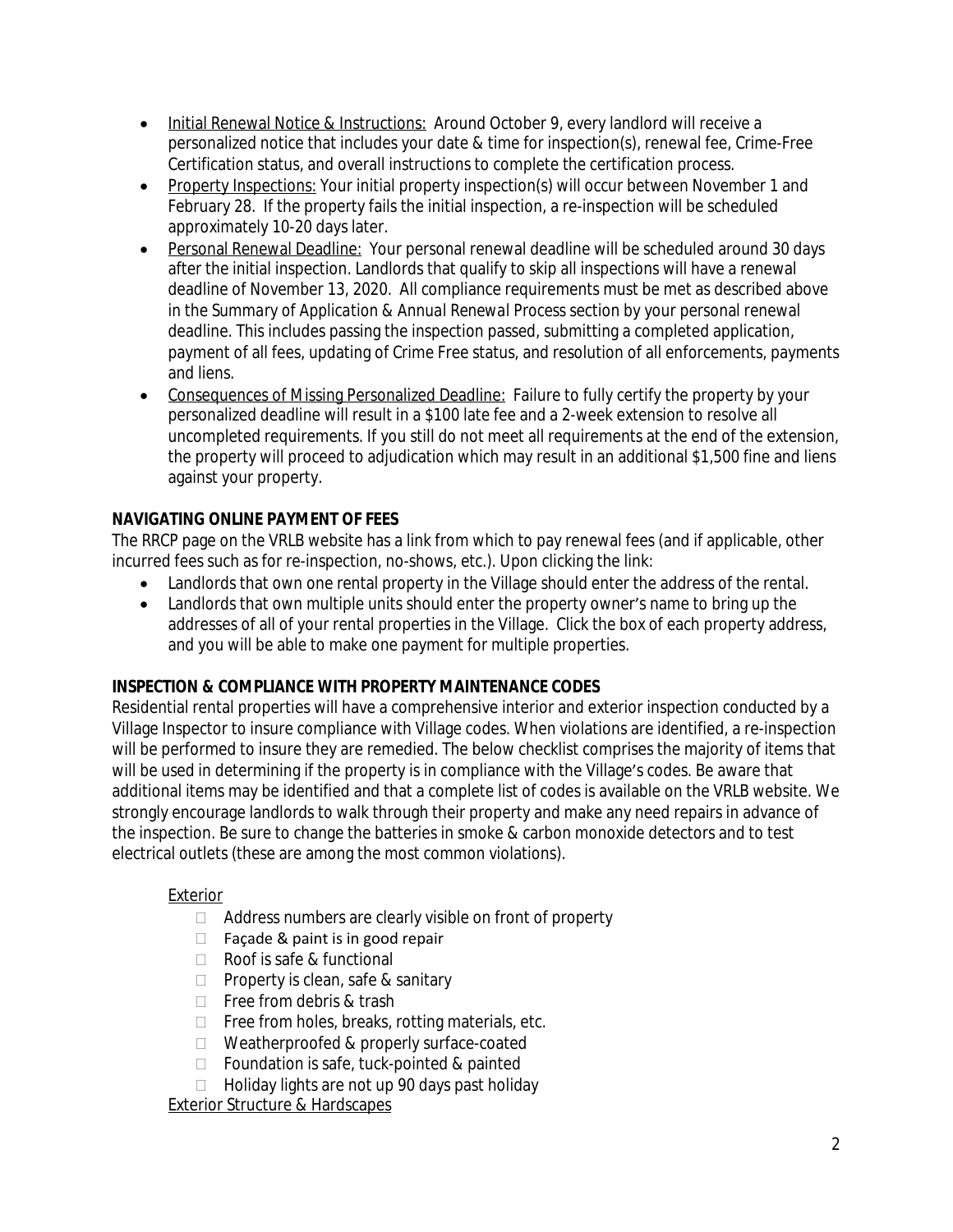- $\Box$  Fence is in good repair
- $\Box$  Swimming pool is in good repair & is clean & sanitary
- $\Box$  Driveway & approach is paved & in good repair
- Decks, porches & balconies are in good repair
- $\Box$  Garage is in good repair
- $\Box$  Sheds & outbuildings are in good repair

#### **Landscaping**

- $\Box$  Trees & limbs do not create a structural nuisance
- Grass & weeds do not exceed 8 inches

#### Vehicles on Property

- $\Box$  Are operable & not in a state of disassemble or disrepair
- $\Box$  Properly parked & stored (not in grass, yard, dirt, etc.)

#### Basic Health & Safety

- $\Box$  Smoke detectors are on every level & in all bedrooms
- $\Box$  Carbon monoxide detectors are within 15 feet of all bedrooms
- $\Box$  Stairs are sound & in good repair
- $\Box$  Handrails on all stairs (4+ steps that are 30+ inches high)
- $\Box$  Property is free from mold & environmental hazards
- $\Box$  Property is free from infestation

## **Electricity**

- $\Box$  Closet light fixtures covered & have 12" clearance
- $\Box$  Outlets within 6ft of any sink are GCFI receptacle
- $\Box$  Cover plates are on all outlets & switch plates
- □ Panels are properly labeled
- $\Box$  Service is properly grounded & secure
- $\Box$  Electric in garage meets code; no open boxes or wires

#### Furnace, Gas & Ventilation

- $\Box$  Furnace is in good repair
- $\Box$  Gas line to furnace is constructed of approved hard pipe
- $\Box$  Has an adequate supply of combustion air
- $\Box$  Gas shutoff valve is accessible within 6ft of appliances
- $\Box$  Chimney & flue are sound and in good repair

## Plumbing & Drainage

- $\Box$  Shutoff valves & traps are in good repair
- $\Box$  Sump pump is in good repair with check valve installed
- $\Box$  Gutters & downspouts are in good repair
- $\Box$  Property is free from drainage hazards

# **INSPECTION EXPECTATIONS & PROTOCOLS**

Landlords can develop realistic expectations regarding inspections, avoid fees and prevent unwanted rescheduling by reviewing the below expectations and protocols.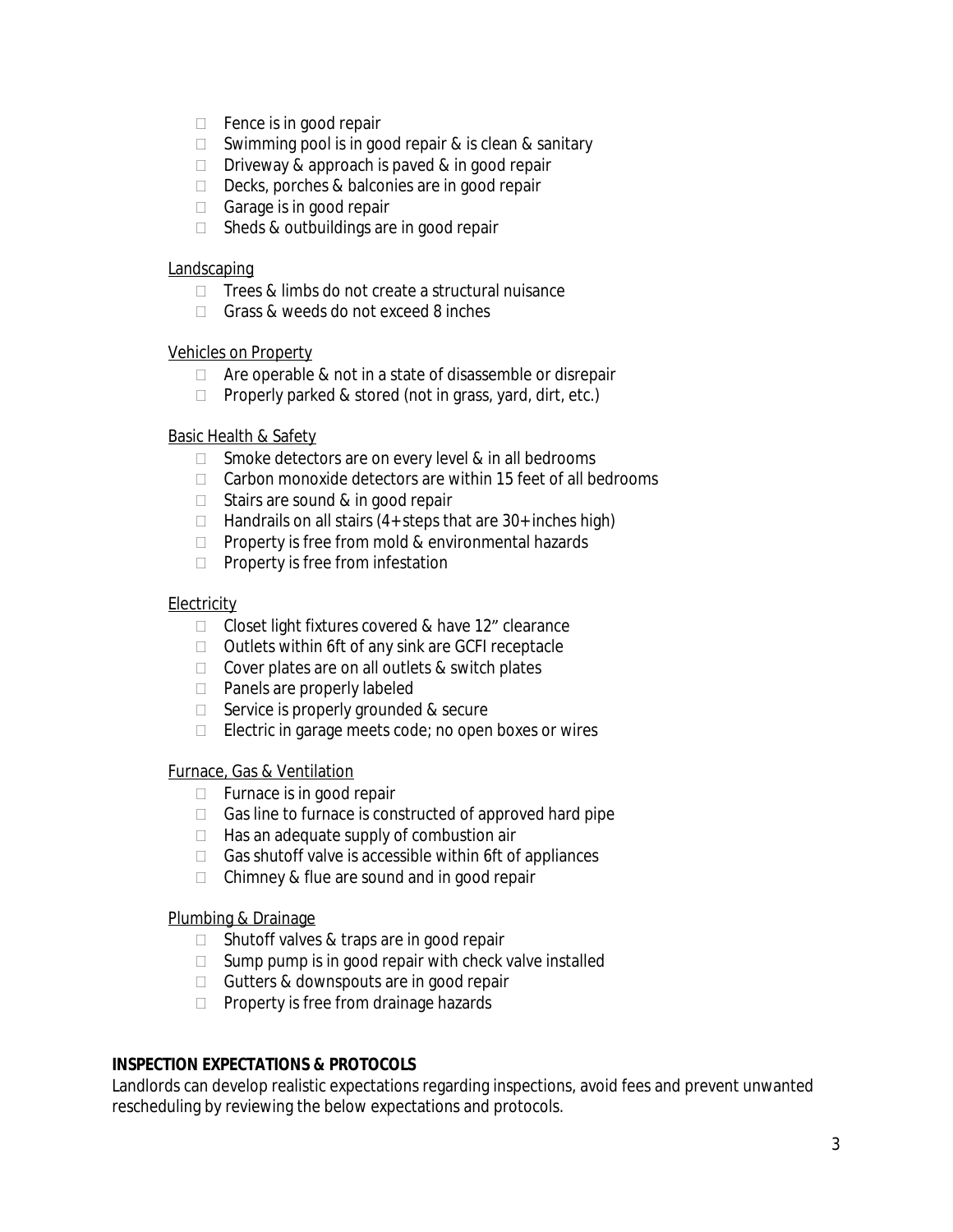- The inspector may arrive between 15 minutes before and 15 minutes after the scheduled inspection time.
- Inspections typically last about 40 minutes for single family homes, or 20 minutes for condos.
- Someone 18+ years of age must be present at all times.
- A \$100 fee is charged for no-shows, cancellations & each re-inspection.
- It is the landlord's responsibility to inform the tenant of all inspection appointments. Landlords will be charged a cancellation fee if the tenant refuses to let the inspector conduct the inspection.
- Standard CDC-recommended pandemic protocols must be followed by all parties, including the Village Inspector.
	- o It is strongly recommended that only one household member is present inside the home during interior inspections (this person is required to be 18+ years of age). However, we recognize there may be unavoidable situations where more than one person is at home, such as families managing school closings. In such cases, simply have these persons vacate the room for the brief time the Inspector is present.
	- o All present must wear face coverings and follow social distance guidelines.
	- o Kindly reschedule if you or a member of your household has been exposed to COVID-19 or has symptoms; the Village will not charge a cancellation fee in this circumstance.

## **NOTIFICATION OF INSPECTION APPOINTMENTS & INSPECTION RESULTS**

You will be informed of the date and time of your inspection(s) in the personalized email notice sent around October 9. While there is very little opportunity to reschedule, landlords will be given an opportunity during the summer months to state if they are unavailable at certain times or if they have inspection preferences. All initial inspections occur between November 1 and February 28. You will receive the results of your inspection via email within 72 business hours along with a re-inspection appointment date and time if needed.

#### **RE-INSPECTION APPOINTMENTS**

Re-inspections are required to insure violations have been remedied, and are typically scheduled approximately 10-20 days after the initial inspection. You will be notified of the re-inspection time at the same time you receive the results of your initial inspection (see above paragraph). Re-inspections typically last 15 minutes. The same expectations and protocols apply to re-inspections as they do to initial inspections. The results of the re-inspection will be emailed to you within 72 business hours (along with another re-inspection appointment time if necessary).

#### **INSPECTIONS OF MULTI-UNIT BUILDINGS**

Properties that have multiple units within will include inspection of the exterior, common areas and mechanical systems of all buildings. Buildings with more than one dwelling unit will require inspection of 25% of all units. When the calculation of 25% creates a fraction of a unit, it will be increased (rounded up) to the next full whole number of dwelling units to be inspected. For example, a building with 15 units will require inspection of 4 units. In no case will less than one unit per building be inspected. Determination of the individual dwelling units to be inspected will be at the Village's sole discretion.

#### **HOUSING QUALITY STANDARDS (HQS) INSPECTIONS**

HQS inspections are not considered an allowable substitute for a Village inspection. Landlords accepting Housing Choice (Section 8) Vouchers through local housing authority are required to obtain a rental certificate, be inspected by VRLB and to comply with Village codes and standards. Similarly, public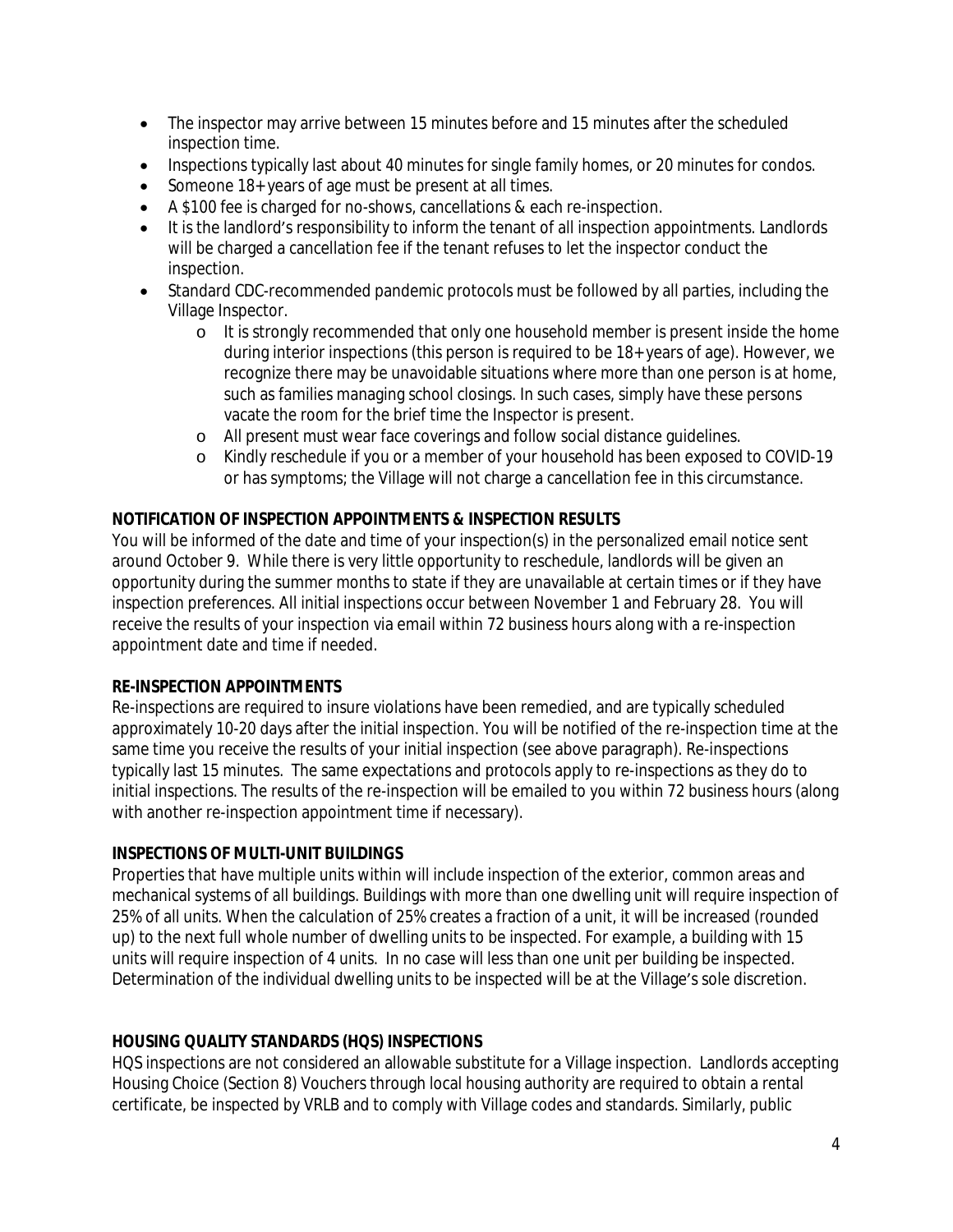housing and publicly-funded facilities must obtain a rental certificate and comply with VRLB codes and standards.

## **INCENTIVE -- ELIGIBILITY FOR BIENNIAL INSPECTIONS & REDUCED APPLICATION FEE**

Single-unit properties that pass their inspection at the initial inspection and meet all other requirements by their personal renewal deadline will be eligible for biennial inspections, resulting in a savings of time and money for qualifying properties and landlords. In addition, the application fee will be reduced by 50% during the year in which no inspection is required. Note that all other requirements remain: in other words, eligible landlords must submit the application, pay the fee, update their Crime-Free status and resolve any open enforcements, liens or unpaid invoices. Multi-unit buildings are not eligible for biennial inspections.

## **FEES FOR SINGLE FAMILY HOMES**

| <b>Annual Application Fee</b>      | \$50                                              |
|------------------------------------|---------------------------------------------------|
| Biennial App Fee if No Inspection  | \$25                                              |
| 1 <sup>st</sup> Re-Inspection      | \$100                                             |
| <b>Additional Re-Inspections</b>   | \$100                                             |
| No-Show Fee                        | \$100                                             |
| Cancellation within 48 Hours       | \$100                                             |
| Cancellation 48 Hours+ in Advance  | \$0 first time; \$50 each cancellation thereafter |
| Late Fee (After Personal Deadline) | \$100                                             |

# **FEES FOR MULTI-UNIT BUILDINGS (2+ UNITS)**

| <b>Annual Application Fee</b>      | \$25 per building                                                                                                                                                                                                                                                                                                                         |
|------------------------------------|-------------------------------------------------------------------------------------------------------------------------------------------------------------------------------------------------------------------------------------------------------------------------------------------------------------------------------------------|
| <b>Inspection Fees</b>             | \$25 per unit to be inspected                                                                                                                                                                                                                                                                                                             |
| 1 <sup>st</sup> Re-Inspection      | $$100*$                                                                                                                                                                                                                                                                                                                                   |
| <b>Additional Re-Inspections</b>   | $$100*$                                                                                                                                                                                                                                                                                                                                   |
| No-Show Fee                        | $$100*$                                                                                                                                                                                                                                                                                                                                   |
| Cancellation within 48 Hours       | $$100*$                                                                                                                                                                                                                                                                                                                                   |
| Cancellation 48 Hours+ in Advance  | \$0 first time; \$100 each cancellation thereafter                                                                                                                                                                                                                                                                                        |
| Late Fee (After Personal Deadline) | \$100 per rental unit (Maximum of \$1,200)                                                                                                                                                                                                                                                                                                |
|                                    | $+$ $\cap$ $\wedge$ $\wedge$ $\wedge$ $\wedge$ $\wedge$ $\wedge$ $\wedge$ $\wedge$ $\wedge$ $\wedge$ $\wedge$ $\wedge$ $\wedge$ $\wedge$ $\wedge$ $\wedge$ $\wedge$ $\wedge$ $\wedge$ $\wedge$ $\wedge$ $\wedge$ $\wedge$ $\wedge$ $\wedge$ $\wedge$ $\wedge$ $\wedge$ $\wedge$ $\wedge$ $\wedge$ $\wedge$ $\wedge$ $\wedge$ $\wedge$ $\$ |

*\*One \$100 fee per appointment, regardless of number of inspections to be conducted.*

# **CRIME-FREE & NUISANCE ABATEMENT PROGRAMS**

These national programs have been adopted locally in VRLB and are administered by the Police Department in conjunction with the code enforcement team. A copy of the ordinance and related materials are available on the Village's website. Highlights of the program are as follows.

- 1. All landlords are required to attend a Crime-Free Seminar prior to issuance of the initial rental certification. VRLB offers this 5-hour class quarterly, always on a Saturday from 8am-1pm (note that this schedule may vary during the pandemic). Certificates of attendance from other certified communities offering this seminar will be accepted in lieu of participation at VRLB's class.
- 2. All landlords must participate in a refresher course every three years as well as submit the Landlord Recertification Agreement Form. This online course takes about an hour and is available on the Village's website.
- 3. All rental properties must incorporate the Crime-Free Lease Addendum as part of its lease.